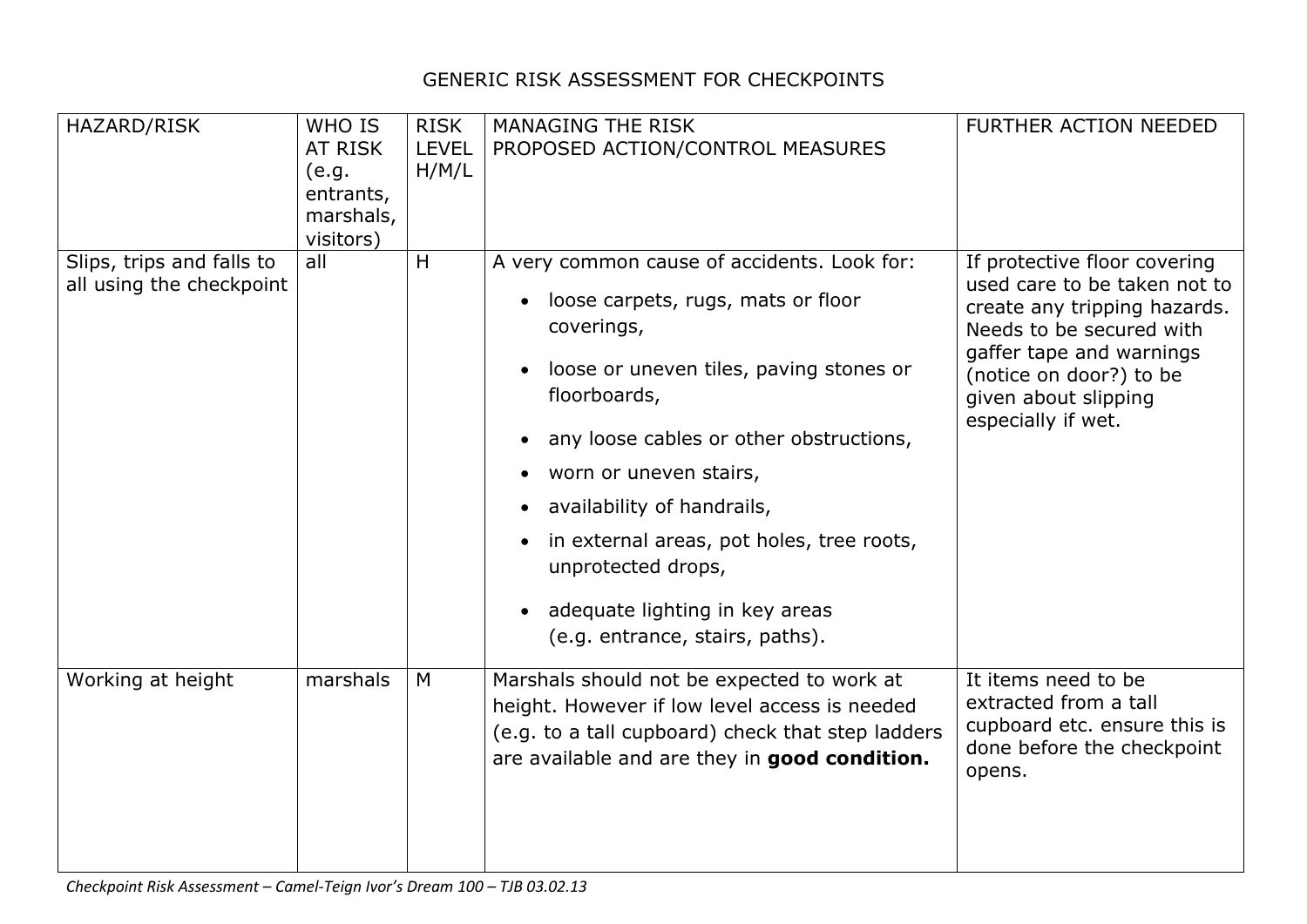| Vehicle movement and<br>access to checkpoint | all                | M | Can be a real hazard if there is a cross over<br>between pedestrian access and vehicles. Check:<br>how are vehicles kept separate from<br>$\bullet$<br>pedestrians (e.g. separate gates, marking<br>on the ground etc.) - decide if special<br>measures needed to control vehicle<br>movements,<br>that all fire entrances/exits and access for<br>$\bullet$<br>emergency vehicles is clear and kept clear<br>at all times                 | Site check before checkpoint<br>opens.                                                                                                                                               |
|----------------------------------------------|--------------------|---|--------------------------------------------------------------------------------------------------------------------------------------------------------------------------------------------------------------------------------------------------------------------------------------------------------------------------------------------------------------------------------------------------------------------------------------------|--------------------------------------------------------------------------------------------------------------------------------------------------------------------------------------|
| Electricity and gas<br>appliances            | Mainly<br>marshals | M | The equipment in the hall should be in a good<br>condition. Check:<br>• do the gas/electric appliances appear to<br>be in good condition,<br>• is there evidence that portable appliances<br>(e.g. kettles) have been PAT tested,<br>• is there any evidence of temporary<br>wiring/damage to wiring.                                                                                                                                      | Check that any equipment<br>brought to the checkpoint<br>on the day is in a good<br>condition. Also that<br>equipment is PAT tested if<br>the hall requires it.                      |
| Use of heating and<br>ventilation systems    | all                | L | During the summer months it is hopefully<br>unlikely that the heating systems would need to<br>be used. However if any heaters etc. are turned<br>on they should be used only be used if they are<br>in a good condition. If the windows are likely to<br>be opened then care needs to be taken that<br>they are in a good condition and that catches do<br>not cause a hazard. Remember open windows<br>may conflict with security below. | On arrival at checkpoint an<br>assessment, bearing in<br>mind the current weather<br>conditions should be made<br>as to whether additional<br>heating/ventilation will be<br>needed. |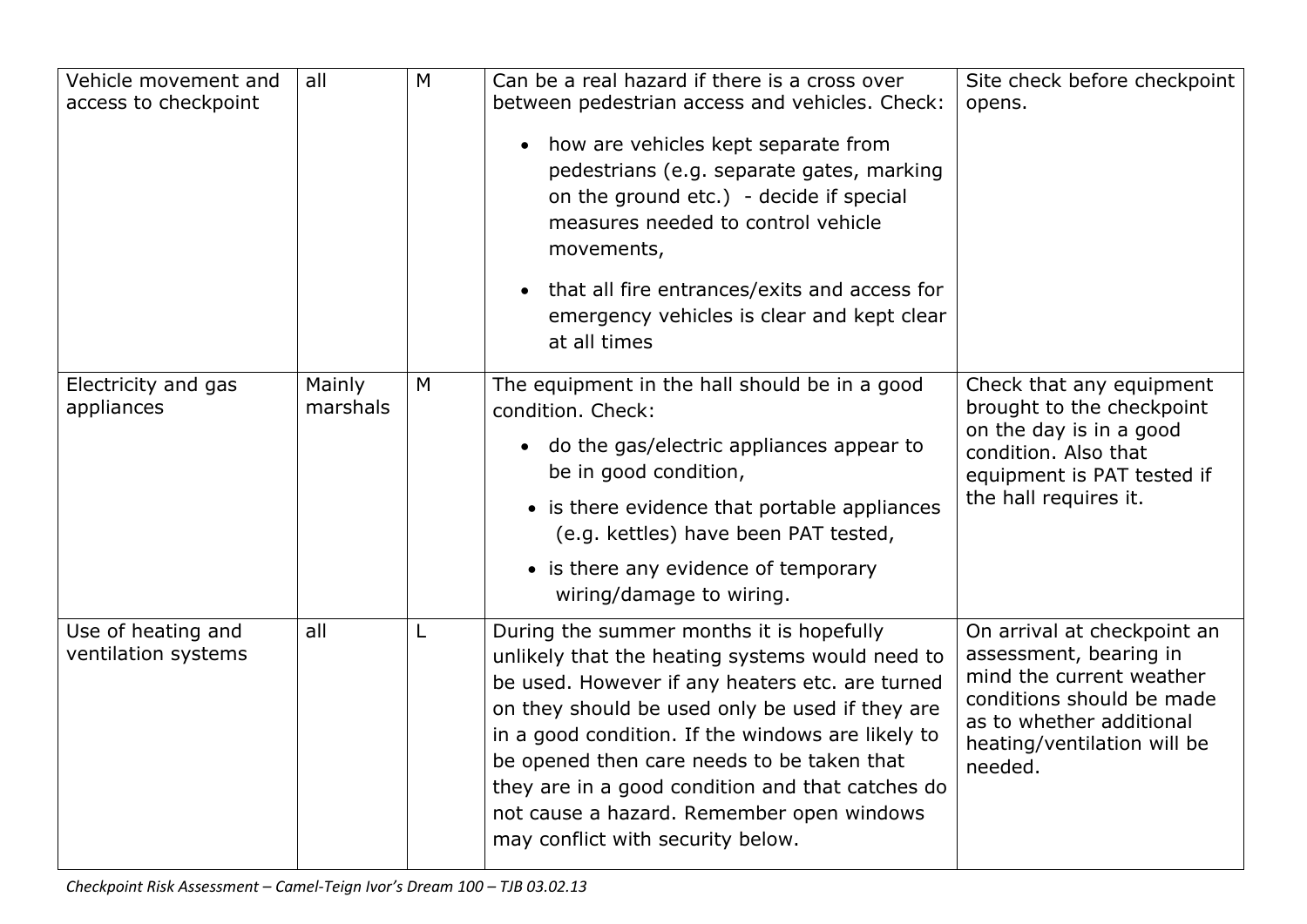| Fire                                                                                 | all | M | The building should have details of means of<br>escape in the event of a fire etc. on display.<br>Check:<br>• is a fire risk assessment displayed,<br>• are fire extinguishers available and are<br>they maintained, is there a fire blanket in<br>the kitchen,<br>• is the secondary means of escape kept<br>clear (see also vehicle movement above). | Check needed on arrival at<br>the checkpoint.<br>Note that fire extinguishers<br>should only be used by<br>trained personnel |
|--------------------------------------------------------------------------------------|-----|---|--------------------------------------------------------------------------------------------------------------------------------------------------------------------------------------------------------------------------------------------------------------------------------------------------------------------------------------------------------|------------------------------------------------------------------------------------------------------------------------------|
| Furniture and<br>equipment - that is not<br>fit for the purpose                      | all |   | Check that the furniture and equipment likely to<br>be used by the event is in a serviceable<br>condition and suitable for the purpose                                                                                                                                                                                                                 | Put damaged items aside<br>and do not use.                                                                                   |
| Manual handling issues                                                               | M   | M | Injuries to backs etc. are common if heavy<br>loads are moved/lifted, especially by people<br>who have not been trained on manual handling<br>and in general Marshals should not be expected<br>to move heavy items. If they need to be moved,<br>check that the correct equipment is available<br>and marshals are confident in using them            | Be aware of filled water<br>carriers!                                                                                        |
| Kitchen - accidents can<br>happen in kitchens<br>particularly if they are<br>crowded | M   | M | Comment on general condition of kitchen and<br>any restrictions (e.g. if kitchen very small).<br>Food hygiene requirements to be observed.                                                                                                                                                                                                             | Restrict access to kitchen to<br>essential staff only. Use<br>serving hatch or erect table<br>to serve from                  |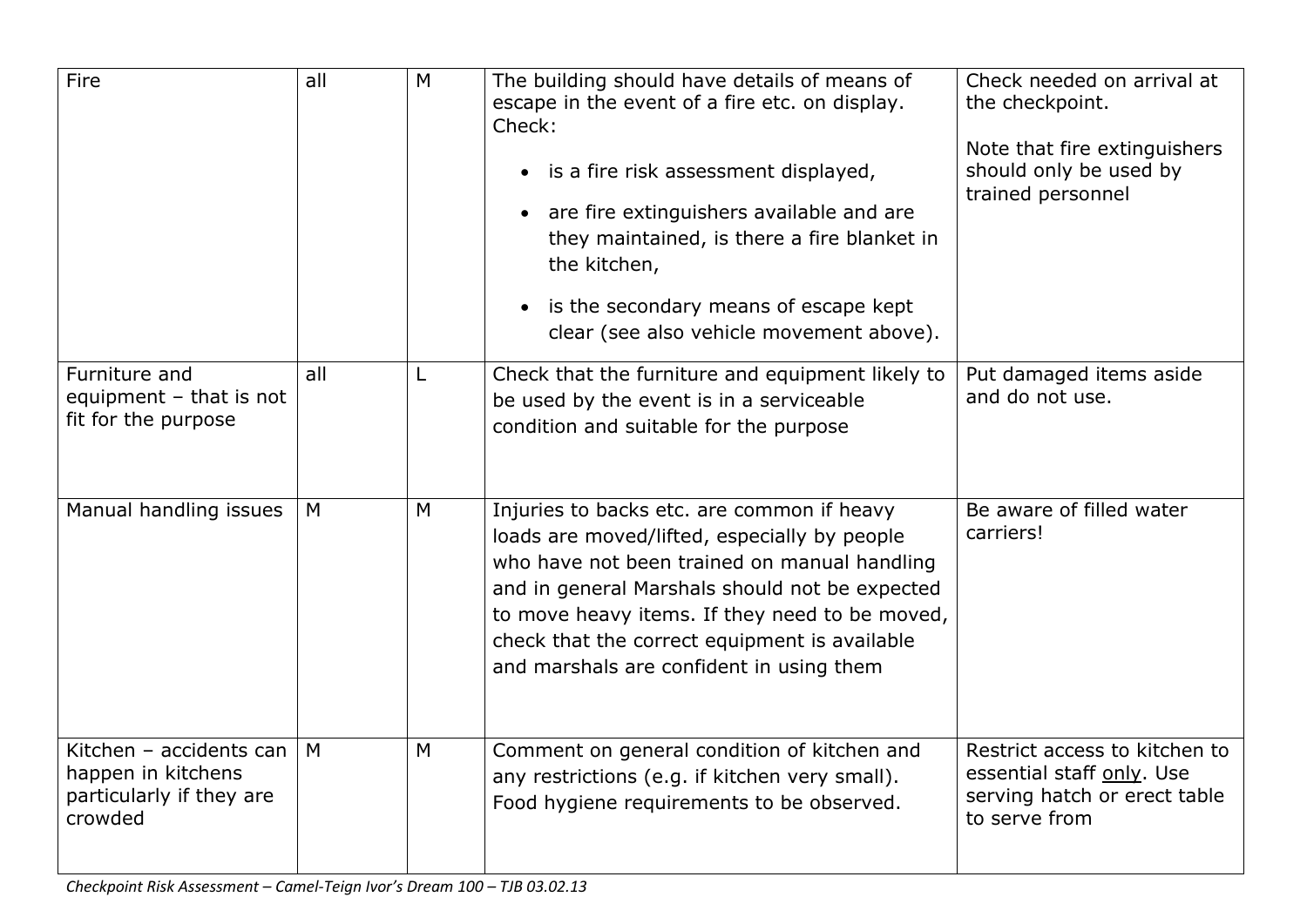| Toilets - illness from<br>poor hygiene           | all | M | Check general condition of WCs and hand<br>washing facilities including:<br>provision of hot water throughout opening<br>time of checkpoint (especially during the<br>night),<br>• availability of hand driers or paper towels<br>and toilet paper. Avoid use of fabric hand<br>towels.                                                                                                 | If handwashing facilities are<br>not available provide<br>antibacterial hand gel for<br>people working with food.<br>Ensure sufficient supplies of<br>toilet paper. Regular checks<br>to be made of toilets. |
|--------------------------------------------------|-----|---|-----------------------------------------------------------------------------------------------------------------------------------------------------------------------------------------------------------------------------------------------------------------------------------------------------------------------------------------------------------------------------------------|--------------------------------------------------------------------------------------------------------------------------------------------------------------------------------------------------------------|
| Security -<br>unauthorised entry by<br>outsiders | all |   | Consideration needs to be given to:<br>is the checkpoint in a safe secure area,<br>$\bullet$<br>will there be any difficulties in keeping<br>checkpoint secure? (shared use of<br>building, different entrances etc),<br>• is there external lighting.<br>Simple plan needed to ensure building kept<br>secure (e.g. door manned at all times, doors to<br>other parts kept closed etc) | Checkpoint organiser needs<br>to check this on the day.                                                                                                                                                      |
| Hazardous substances                             | M   |   | Check that any hazardous substances (e.g.<br>pesticides, cleaning materials) are safely<br>secured.                                                                                                                                                                                                                                                                                     |                                                                                                                                                                                                              |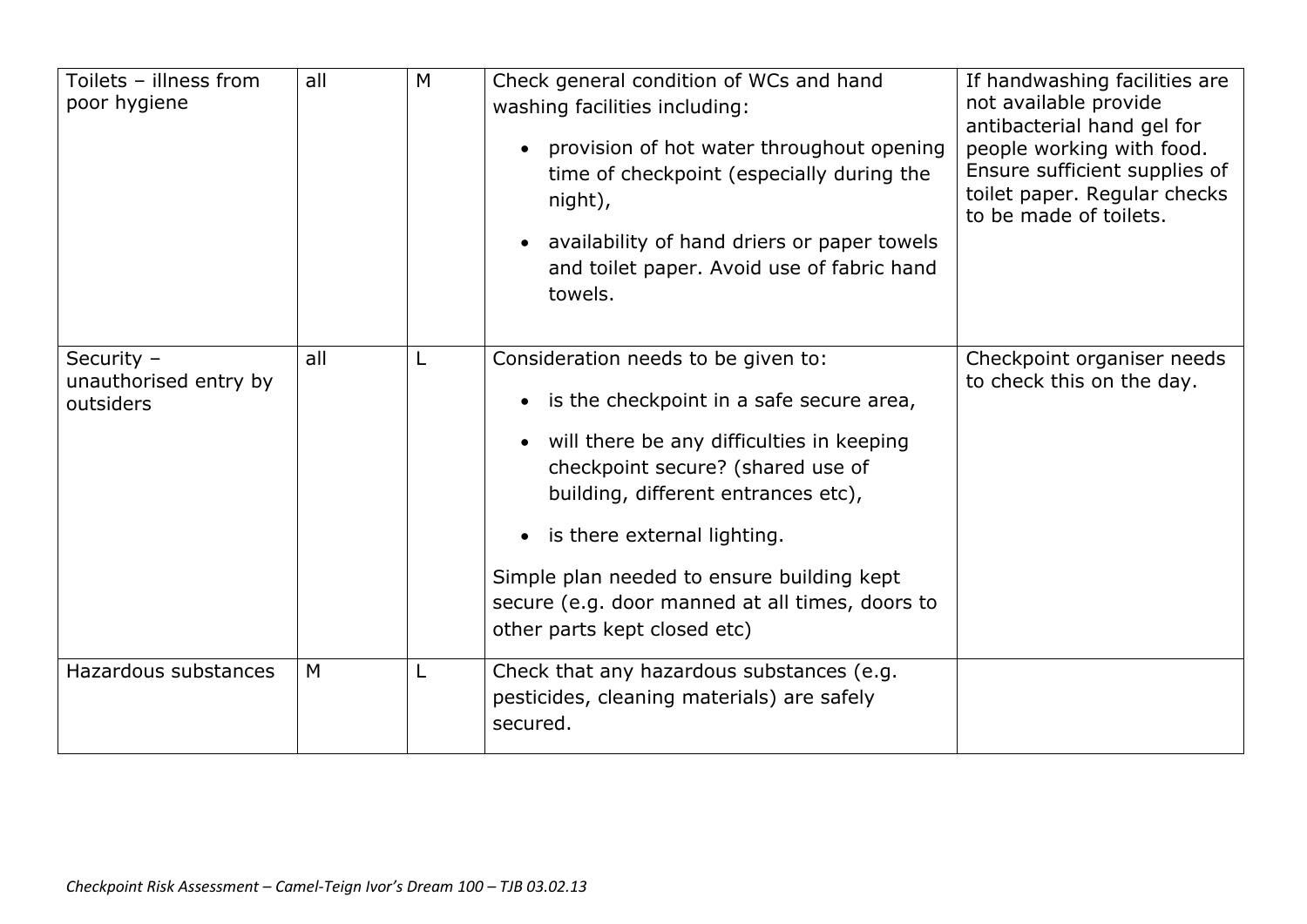## RISK ASSESSMENT FOR CHECKPOINT

EVENT……………………………………………………………………………………………………………………………………………………………………………….. LOCATION…………………………………………………………………………………………………………………………………………………………………………. COMPLETED BY:NAME……………………………………………………………………………………………………………….DATE…………………………….

| HAZARD/RISK                                  | WHO IS<br>AT RISK<br>entrant,<br>marshal | <b>RISK</b><br><b>LEVEL</b><br>H/M/L | MANAGING THE RISK<br>PROPOSED ACTION/CONTROL MEASURES | FURTHER ACTION NEEDED |
|----------------------------------------------|------------------------------------------|--------------------------------------|-------------------------------------------------------|-----------------------|
|                                              | visitor                                  |                                      |                                                       |                       |
| Slips, trips and falls                       |                                          |                                      |                                                       |                       |
| Working at height                            |                                          |                                      |                                                       |                       |
| Vehicle movement and<br>access to checkpoint |                                          |                                      |                                                       |                       |
| Electricity and gas<br>appliances            |                                          |                                      |                                                       |                       |
| Heating and ventilation<br>systems           |                                          |                                      |                                                       |                       |
| Fire                                         |                                          |                                      |                                                       |                       |